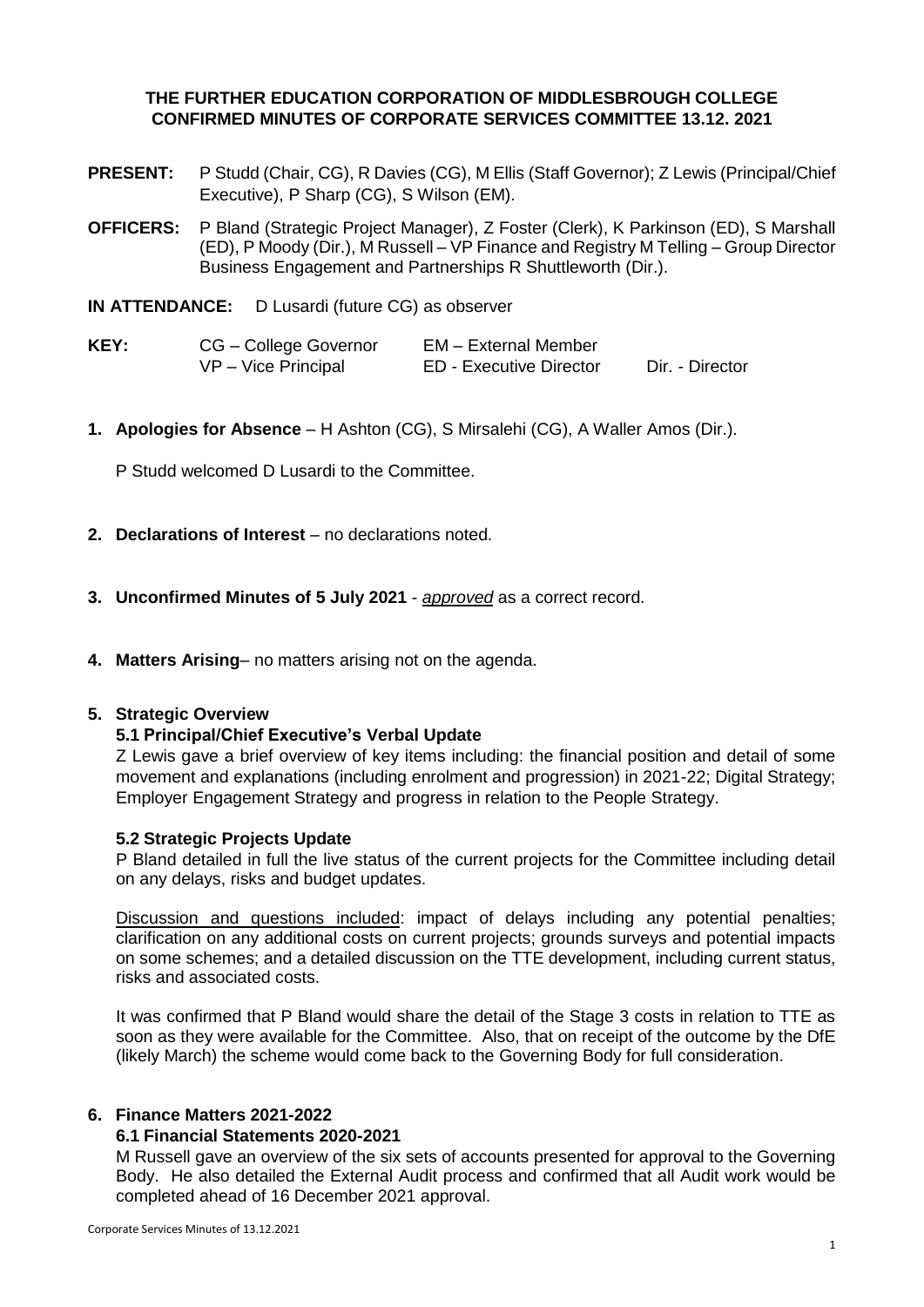The Committee *agreed* to recommend to the Governing Body at its meeting on 16 December 2021 the 2020/2021 Financial Statements *(Items 6.1.1-6.1.6 - Middlesbrough College, Northern Skills Group Limited, Northern Apprenticeship Group Limited, TTE Technical (UK) Ltd, TTE International Ltd and TTE Apprenticeships Ltd)* for approval*,* prior to them being signed and returned to the Education and Skills Funding Agency before the 31 December 2021 deadline.

## **6.2 Bank Loan and Treasury Management Annual Report**

M Russell presented the annual report and updated the Committee on the bank loan status position and proposal going forward.

The Corporate Services Committee *approved:*

- Delegated Authority to Mike Russell, Vice Principal Finance and Registry, in consultation with Zoe Lewis, Principal and Chief Executive, to execute the LIBOR Transition Agreement Amendment, moving the College's interest charge from a LIBOR reference rate to SONIA
- maintaining the current variable interest rate arrangements on existing banking facilities pending a detailed review of overall facilities following future decisions in relation to the FECTF grant and TTE premises relocation.
- the 2020 / 2021 Treasury Management Annual Report.

## **6.3 Pay Award 2021-2022**

M Russell detailed the rationale for the proposed agreement, which had been accounted for within the budget.

Governors' discussed: the rate of award; the AoC recommended award (not confirmed) and potential future pressures.

After detailed consideration of the College's financial position, the Corporate Services Committee *agreed* to recommend to the Governing Body at its meeting of 16 December 2021, the following for all staff:

- A 3% consolidated pay increase from 1st January 2022 for all staff (including hourly contract 1 rates) subject to meeting the relevant performance criteria
- that the Living Wage increase be honoured from April 2022.

### **6.4 Bad Debts**

M Russell set out the bad debt position for 2020 / 2021 and the proposed write-off.

Governors discussed the potential for increased debts with the introduction of the Digital Strategy and associated devices (4000+). Further detail would come to the March 2022 meeting.

The Committee *agreed* to recommend the write off of £3,384 for 2020-2021 for irrecoverable debts to the Governing Body at its meeting of 16 December 2021.

### **6.5 Student Union Activity**

The Corporate Services Committee received this report and *agreed* to recommend that the 2020 / 2021 Student Union Activity be approved by the Governing Body at its meeting of 16 December 2021.

### **6.6 Financial Regulations Annual Update**

The Committee *endorsed* the changes outlined by M Russell and *approved* the revised documentation.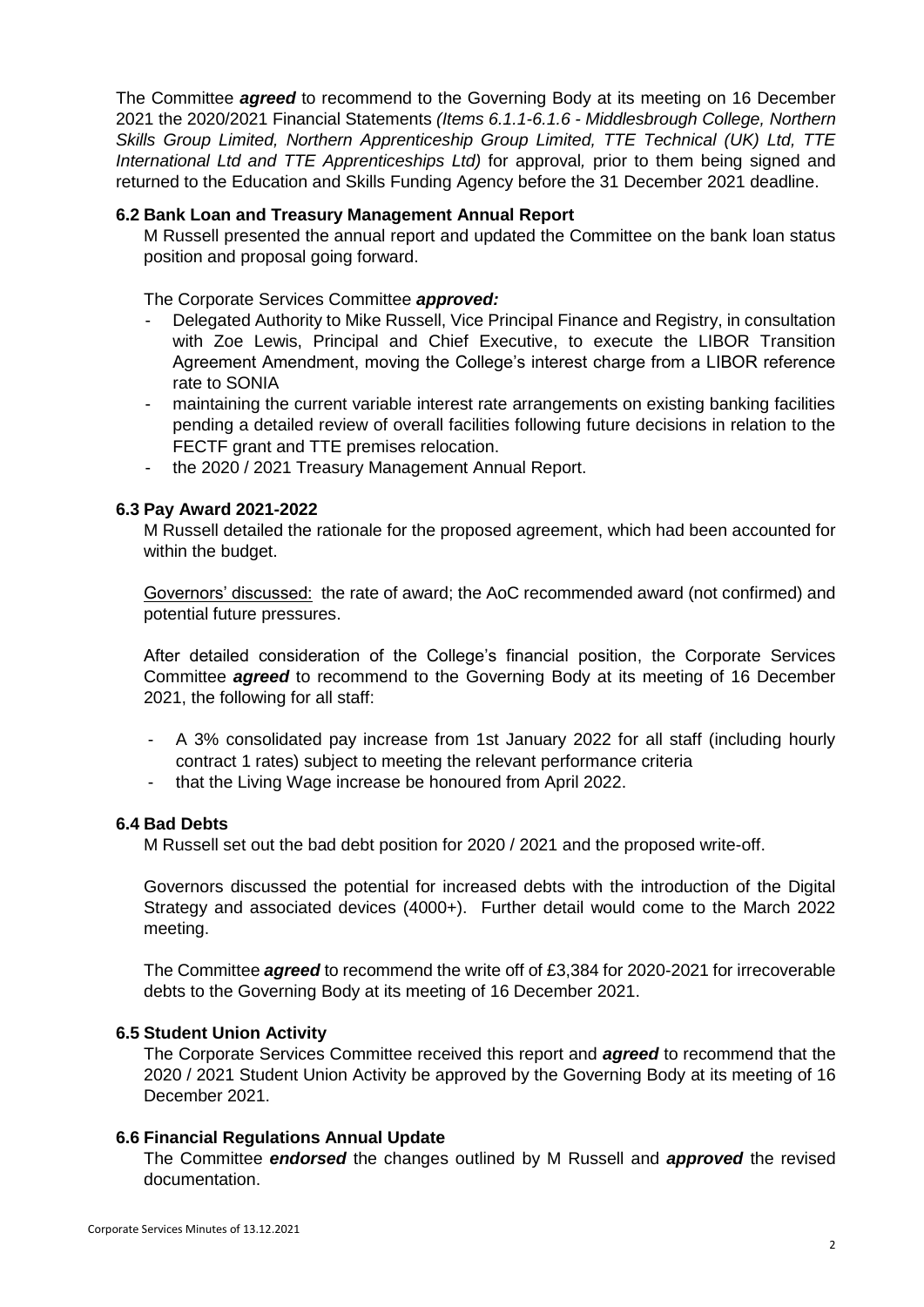## **6.7 Overseas Trips**

M Russell reported that there had been no overseas trips taken in 2020-21.

### **6.8 Education and Skills Financial Assessment**

M Russell informed the Committee that this had been as anticipated and drew attention to the useful benchmarking data.

## **6.9 Management Accounts (October 2021)**

M Russell -drew attention to key aspects of the Management Accounts and briefly drew attention to changes in the funding policy and rates for subsequent years.

The Committee asked for detail on underfunded provision and any potential material impact going forward, which was explained in full by M Russell.

The Committee *approved* the Accounts for dissemination to the Governing Body on 16 December 2021.

## **6.10 Subcontractors Update**

M Russell outlined the good progress within the subcontractor deliveries and reminded the Committee of changes for 2021-22 which was discussed.

## **6.11 International Update**

S Marshall appraised the Committee on international progress and Covid related challenges.

## **7. Human Resources and Workforce Development**

## **7.1 Human Resources Annual Summary Report 2020-2021 and 2021-2022 Plans and Priorities**

K Parkinson gave a comprehensive account of the summary report both retrospectively for 2020-21 and plans for 2021-22 which included: Taking Wellbeing Higher; Workforce Development (including a new manager for the team); the recent Payroll audit; and additional progress and initiatives.

Governors' discussion and questions included: 2021-22 priorities; harmonisation work and timelines; the successful transfer of payroll; and overall good progress within the HR area.

### **8. Digital and Campus Services Update**

S Marshall gave an update of the campus drawing attention to Storm Arwen damage and actions; Co2 monitoring and Net Zero Carbon.

Governors' discussion focussed on energy cost patterns and energy procurement activities.

## **8.1 IT and Digital Strategy**

R Shuttleworth gave a brief overview of the IT Department then outlined the Digital Strategy which had already been received and discussed by the Audit and Risk Committee.

Governors' discussion and questions included: disaster recovery centre and future options; disaster recovery more widely and increased resilience; back up system and processes; service operations and related upskilling plans; and clarification on pen testing wordpress issue.

In relation to the Digital Strategy, governors asked for clearer linkage to Teaching and Learning within the strategy (though it was acknowledged that this detail was also within the Taking Teaching Higher Strategy); the ambitious nature of the strategy and reasoning behind the speed